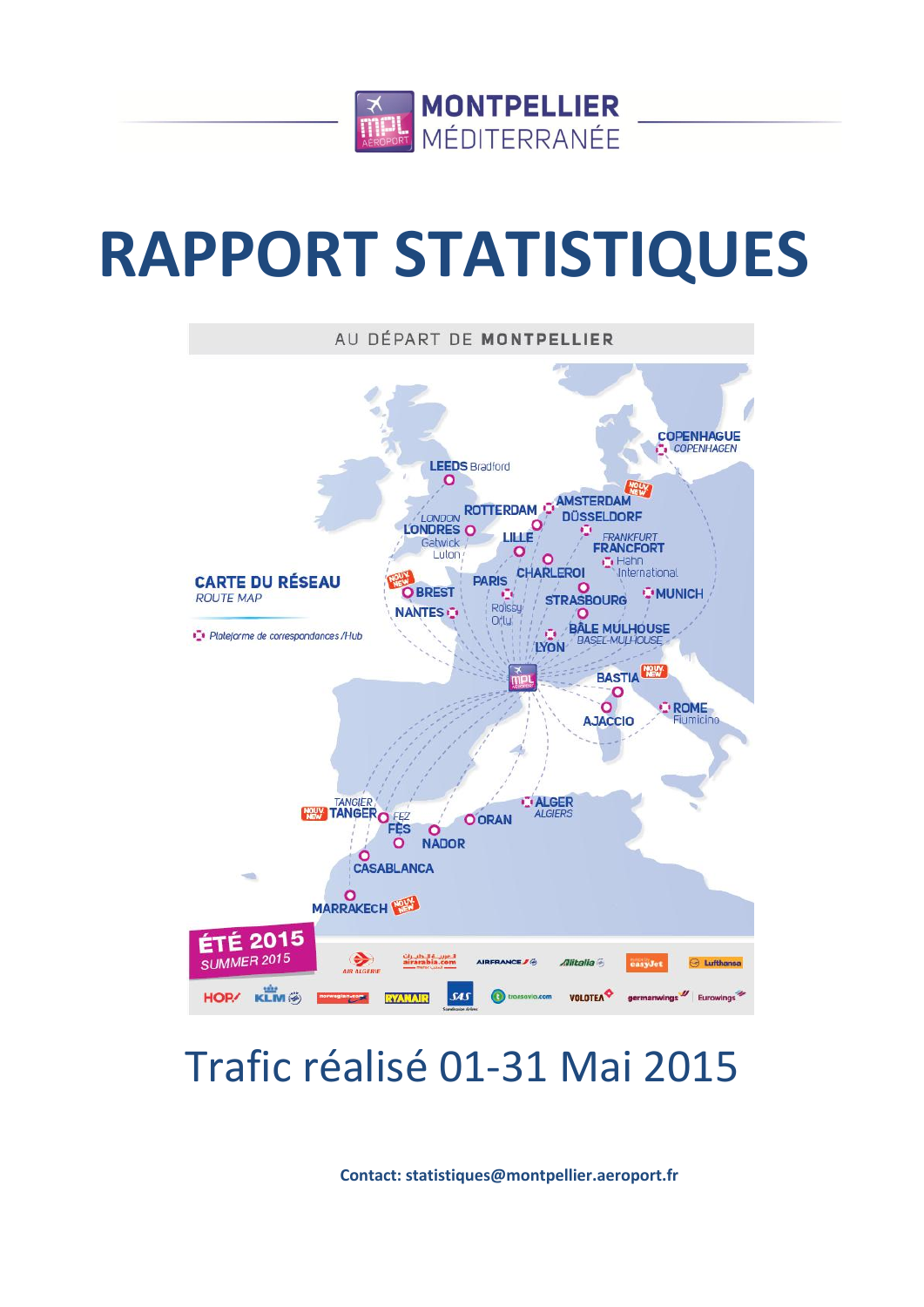## **TRAFIC COMMERCIAL**

|                             | Mois de : MAI |         |            | Cumul jusqu'au mois de : MAI |         |           |  |
|-----------------------------|---------------|---------|------------|------------------------------|---------|-----------|--|
|                             | 2015          | 2014    | Variation  | 2015                         | 2014    | Variation |  |
| <b>Passagers:</b>           | 132 391       | 125 941 | 5,12%      | 539 811                      | 529 255 | 1,99%     |  |
| <b>LOCAUX:</b>              | 132 391       | 125 749 | 5,28%      | 539 401                      | 528 991 | 1,97%     |  |
| <b>NATIONAUX</b>            | 87214         | 86 584  | 0,73%      | 399 236                      | 398 558 | 0,17%     |  |
| <b>Réguliers</b>            | 86 704        | 86 111  | 0,69%      | 396 426                      | 396 977 | $-0,14%$  |  |
| Non Réguliers               | 510           | 473     | 7,82%      | 2810                         | 1581    | 77,74%    |  |
| <b>EUROPEENS</b>            | 38 307        | 33 155  | 15,54%     | 111 268                      | 100 994 | 10,17%    |  |
| <b>Réguliers</b>            | 37 396        | 32 803  | 14,00%     | 108 390                      | 99 691  | 8,73%     |  |
| Non Réguliers               | 911           | 352     | 158,81%    | 2878                         | 1 303   | 120,87%   |  |
| <b>INTERNATIONAUX</b>       | 6870          | 6010    | 14,31%     | 28 897                       | 29 439  | $-1,84%$  |  |
| <b>Réguliers</b>            | 6866          | 5 9 9 5 | 14,53%     | 28 8 86                      | 29 4 03 | $-1,76%$  |  |
| Non Réguliers               |               | 15      | $-73,33%$  | 11                           | 36      | $-69,44%$ |  |
| <b>TRANSITS (ARRIVEES):</b> |               | 192     | $-100,00%$ | 410                          | 264     | 55,30%    |  |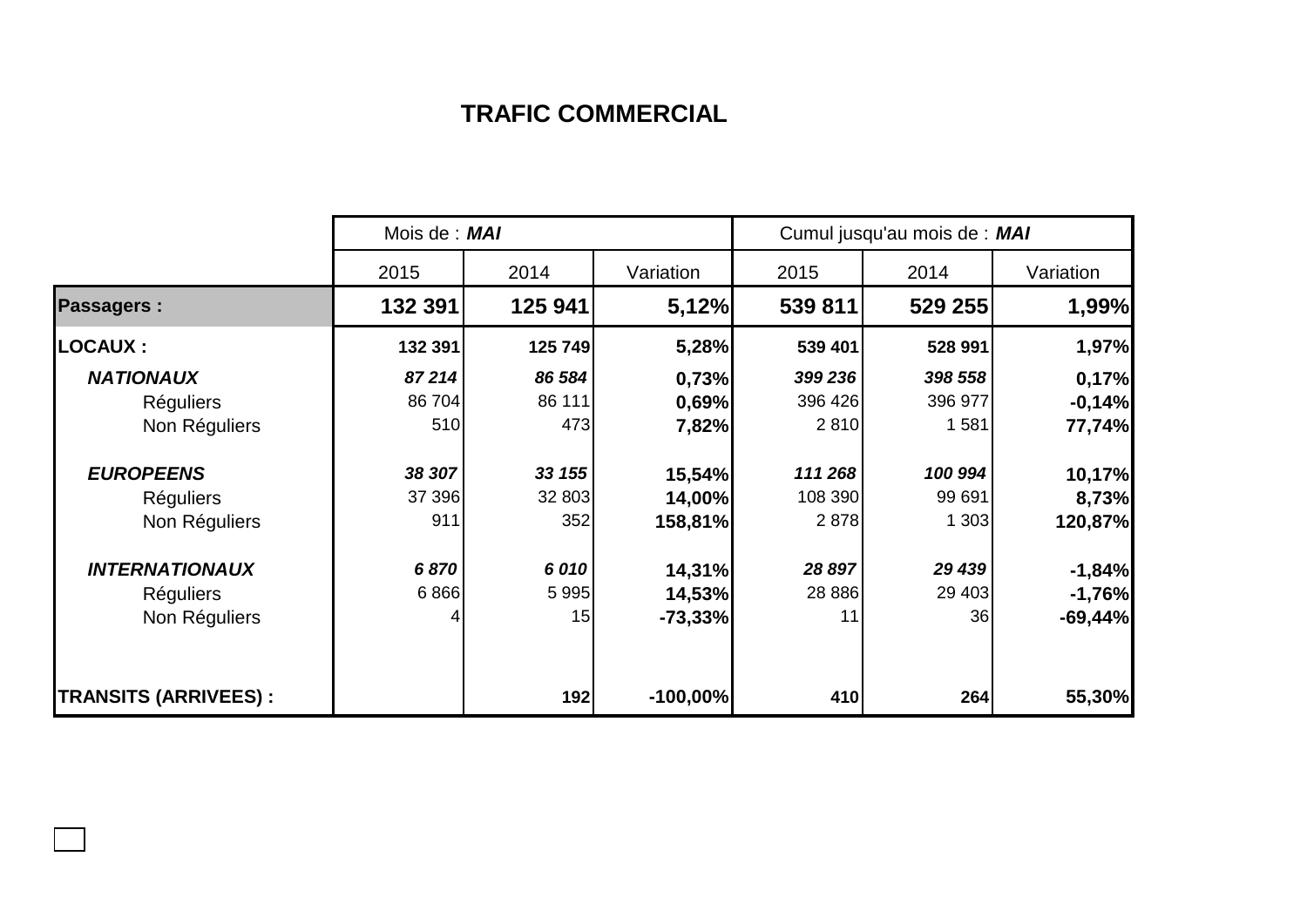### **COMPARATIF TRAFIC PAR DESTINATIONS ET NATIONALITES - 2015/14 à fin MAI 2015**

|                                                       | mai             |                 | Variation                      | <b>TOTAL</b>     |                 | Variation                              |
|-------------------------------------------------------|-----------------|-----------------|--------------------------------|------------------|-----------------|----------------------------------------|
| <b>VILLES</b>                                         | 2014            | 2015            | 2015/14                        | 2014             | 2015            | 2015/14                                |
| <b>PARIS</b><br><b>PARIS Ch Gaulle</b>                | 29 843          | 31 907          | 6,92%                          | 145 907          | 151 428         | 3,78%                                  |
| <b>PARIS ORLY OUEST (Air France)</b>                  | 37 079          | 38 659          | 4.26%                          | 176 629          | 184 295         | 4,34%                                  |
| <b>PARIS LE BOURGET</b><br><b>PARIS ORLY (Autres)</b> | З<br>92         | 48<br>61        | 1500,00%<br>-33,70%            | 38<br>278        | 177<br>241      | 365.79%<br>$-13,31%$                   |
| <b>TOTAL PARIS</b>                                    | 67017           | 70 675          | 5,46%                          | 322 852          | 336 141         | 4,12%                                  |
| <b>NATIONAUX HORS PARIS</b>                           |                 |                 |                                |                  |                 |                                        |
| <b>AJACCIO</b>                                        | 1 0 4 4         | 1 0 7 7         | 3.16%                          | 1 2 4 9          | 1798            | 43,96%                                 |
| <b>BASTIA</b><br><b>BIARRITZ</b>                      |                 |                 | $\sim$<br>$\overline{a}$       |                  | 73              | 100,00%<br>$\overline{\phantom{a}}$    |
| <b>BORDEAUX</b>                                       |                 | 5               | 100,00%                        | 78               | 6               | $-92.31%$                              |
| <b>BREST</b><br><b>CAEN</b>                           | 93              | 1 1 5 9         | 1146,24%<br>$\sim$             | 93               | 2 134<br>64     | 2194.62%<br>100.00%                    |
| <b>CHALON VATRY</b>                                   |                 |                 | ц.                             | 56               | 64              | 14,29%                                 |
| LILLE<br><b>LORIENT</b>                               | 2 5 6 7         |                 | $-100,00%$<br>−−               | 11715<br>58      | 64<br>60        | $-99,45%$<br>3,45%                     |
| <b>LYON</b>                                           | 1784            | 1 4 3 7         | $-19,45%$                      | 9788             | 7384            | $-24,56%$                              |
| <b>METZ NANCY</b><br><b>NANTES</b>                    | 11 254          | 10722           | $-100,00%$<br>$-4,73%$         | 1<br>40774       | 66<br>43783     | 6500,00%<br>7,38%                      |
| <b>NICE</b>                                           | 11              |                 | $-100,00%$                     | 203              | 64              | $-68,47%$                              |
| <b>PAU</b><br><b>RENNES</b>                           |                 | 64              | 100,00%                        | 50               | 64              | 28,00%                                 |
| <b>ST BRIEUC</b>                                      |                 |                 |                                | 64               | 70              | 9,38%                                  |
| <b>STRASBOURG</b>                                     | 2752            | 1996            | $-27,47%$                      | 11 330           | 6756            | $-40.37%$                              |
|                                                       |                 |                 |                                |                  |                 |                                        |
| <b>Autres Charters Nat.</b>                           | 61              | 79              | 29,51%                         | 247              | 645             | 161,13%                                |
| <b>TOTAL NATIONAUX HORS PARIS</b>                     | 19 567          | 16 539          | -15,48%                        | 75706            | 63 095          | -16,66%                                |
| <b>TOTAL NATIONAUX</b>                                | 86 584          | 87 214          | 0,73%                          | 398 558          | 399 236         | 0,17%                                  |
| <b>EUROPEENS</b>                                      |                 |                 |                                |                  |                 |                                        |
| <b>AMSTERDAM</b>                                      |                 | 2 0 0 4         | 100.00%                        |                  | 2079            | 100.00%                                |
| <b>BALE-MULHOUSE</b><br><b>BIRMINGHAM</b>             | 3 3 1 3         | 3711            | 12.01%<br>н.                   | 6513             | 14 530          | 123.09%<br>−−                          |
| <b>BRISTOL</b>                                        |                 |                 | $\sim$                         |                  |                 | $\overline{a}$                         |
| <b>BRUXELLES</b><br><b>BUDAPEST</b>                   | 10              |                 | $-100,00%$<br>$\sim$           | 35               | 10<br>277       | $-71,43%$<br>100,00%                   |
| <b>CARDIFF</b>                                        |                 |                 | н.                             | 30               |                 | -100,00%                               |
| <b>CHARLEROI</b><br><b>COLOGNE</b>                    | 5403            | 6 0 9 0         | 12.72%<br>--                   | 20835            | 23 9 24         | 14,83%                                 |
| <b>COPENHAGUE</b>                                     |                 |                 |                                |                  |                 | ۰.                                     |
| <b>CRACOVIE</b><br><b>DUBLIN</b>                      | 89              |                 | $-100,00%$                     | 413              | 542             | $-100,00\%$<br>27000,00%               |
| <b>DUBROVNIK</b>                                      | 55              |                 | $-100,00%$                     | 55               |                 | $-100,00%$                             |
| <b>DUSSELDORF</b><br><b>EDIMBOURG</b>                 | 370             | 402             | 8.65%                          | 623              | 410             | $-34,19%$<br>$-100,00%$                |
| <b>FRANCFORT</b>                                      | 593             | 609             | $\sim$<br>2,70%                | 360<br>593       | 609             | 2,70%                                  |
| <b>FRANCFORT HAHN</b><br><b>FUNCHAL</b>               | 4572            | 5 207           | 13,89%                         | 14758            | 10 218          | $-30,76%$<br>204.17%                   |
| <b>GENEVE</b>                                         | 48              | 73              | 52,08%                         | 48<br>18         | 146<br>29       | 61,11%                                 |
| <b>LEEDS</b><br><b>LISBONNE</b>                       | 2 3 6 5         |                 | $-100,00%$                     | 4 3 1 4          | 215             | $-100,00%$                             |
| <b>LONDRES GATWICK</b>                                | 9770            | 215<br>11 166   | 100,00%<br>14,29%              | 38 863           | 41 034          | 100,00%<br>5,59%                       |
| <b>LONDRES LUTON</b>                                  | 1517            | 1 370           | $-9,69%$                       | 1526             | 1402            | $-8,13%$                               |
| <b>MADRID</b><br><b>MALAGA</b>                        |                 | 7               | 100,00%                        | 15               | 7<br>7          | $-53,33%$<br>100,00%                   |
| <b>MALTE</b><br><b>MANCHESTER</b>                     |                 | 228             | 100,00%                        |                  | 228             | 100,00%                                |
| <b>MUNICH</b>                                         | 205             | 230             | 12,20%                         | 205              | 230             | 12,20%                                 |
| <b>PALMA</b>                                          |                 |                 |                                |                  |                 |                                        |
| <b>PORTO</b><br><b>PULA</b>                           | 55              | 217             | 100,00%<br>$-100,00%$          | 55               | 356             | 100,00%<br>$-100,00%$                  |
| <b>RHODES</b>                                         |                 |                 | $\sim$                         |                  |                 | $\sim$                                 |
| <b>ROME FIUMICINO</b><br><b>ROTTERDAM</b>             | 1 2 9 1<br>3404 | 3 0 3 4<br>3573 | 135,01%<br>4,96%               | 6 3 0 7<br>5 168 | 9743<br>4 3 5 0 | 54,48%<br>$-15,83%$                    |
| <b>VARSOVIE</b>                                       | 89              |                 | $-100,00%$                     | 89               |                 | $-100,00%$                             |
| <b>VENISE</b><br><b>ZURICH</b>                        |                 |                 | ⊶.<br>$\overline{\phantom{a}}$ | 18               | 4<br>8          | 100,00%<br>$-55,56%$                   |
|                                                       |                 |                 |                                |                  |                 |                                        |
|                                                       |                 |                 |                                |                  |                 |                                        |
| <b>Autres Charters Euro.</b>                          | 4               | 169             | 4125,00%                       | 151              | 910             | 502,65%                                |
| <b>TOTAL EUROPEENS</b>                                | 33 155          | 38 307          | 15,54%                         | 100 994          | 111 268         | 10,17%                                 |
| <b>INTERNATIONAUX</b><br><b>AGADIR</b>                |                 |                 | --                             |                  |                 |                                        |
| <b>ALGER</b>                                          |                 |                 | ł                              |                  |                 | $\sim$                                 |
| <b>CASABLANCA</b><br><b>DAKAR</b>                     | 2 2 4 0         | 2 4 9 4         | 11,34%<br>⊷                    | 12 0 29          | 10 528          | $-12,48%$<br>$\sim$                    |
| <b>DJERBA</b>                                         |                 |                 | $\overline{a}$                 |                  |                 |                                        |
| <b>FES</b><br><b>ISTANBUL</b>                         | 2 3 9 5         | 2 9 5 2         | 23.26%<br>$\overline{a}$       | 11 369           | 12839           | 12,93%                                 |
| <b>JEDDAH</b>                                         |                 |                 | -−                             |                  |                 | $\overline{\phantom{a}}$               |
| <b>MARRAKECH</b><br><b>MONASTIR</b>                   | 7               |                 | $-100,00%$<br>н.               | 13               | 6               | $-53,85%$<br>$\sim$                    |
| <b>NADOR</b>                                          | 1 3 6 0         | 1 4 2 0         | 4,41%                          | 6005             | 5519            | $-8,09%$                               |
| <b>ORAN</b><br><b>OSLO</b>                            |                 |                 | $-100,00%$<br>$\sim$           | 51               |                 | $-100,00%$<br>$\overline{\phantom{a}}$ |
| OUJDA                                                 |                 |                 | ۰.                             |                  |                 | ۰.                                     |
| <b>TANGER</b><br><b>TUNIS</b>                         |                 |                 | $\overline{\phantom{a}}$<br>⊶. | $\mathbf{2}$     |                 | $-50,00%$                              |
|                                                       |                 |                 |                                |                  |                 |                                        |
|                                                       |                 |                 |                                |                  |                 |                                        |
| <b>Autres Charters Inter.</b>                         | 6               | 4               | $-33,33%$                      | 16               | 4               | $-75,00\%$                             |
| TOTAL INTERNATIONAUX                                  | 6010            | 6870            | 14,31%                         | 29 439           | 28 897          | $-1,84%$                               |
| <b>TOTAL</b>                                          | 125 749         | 132 391         | 5,28%                          | 528 991          | 539 401         | 1,97%                                  |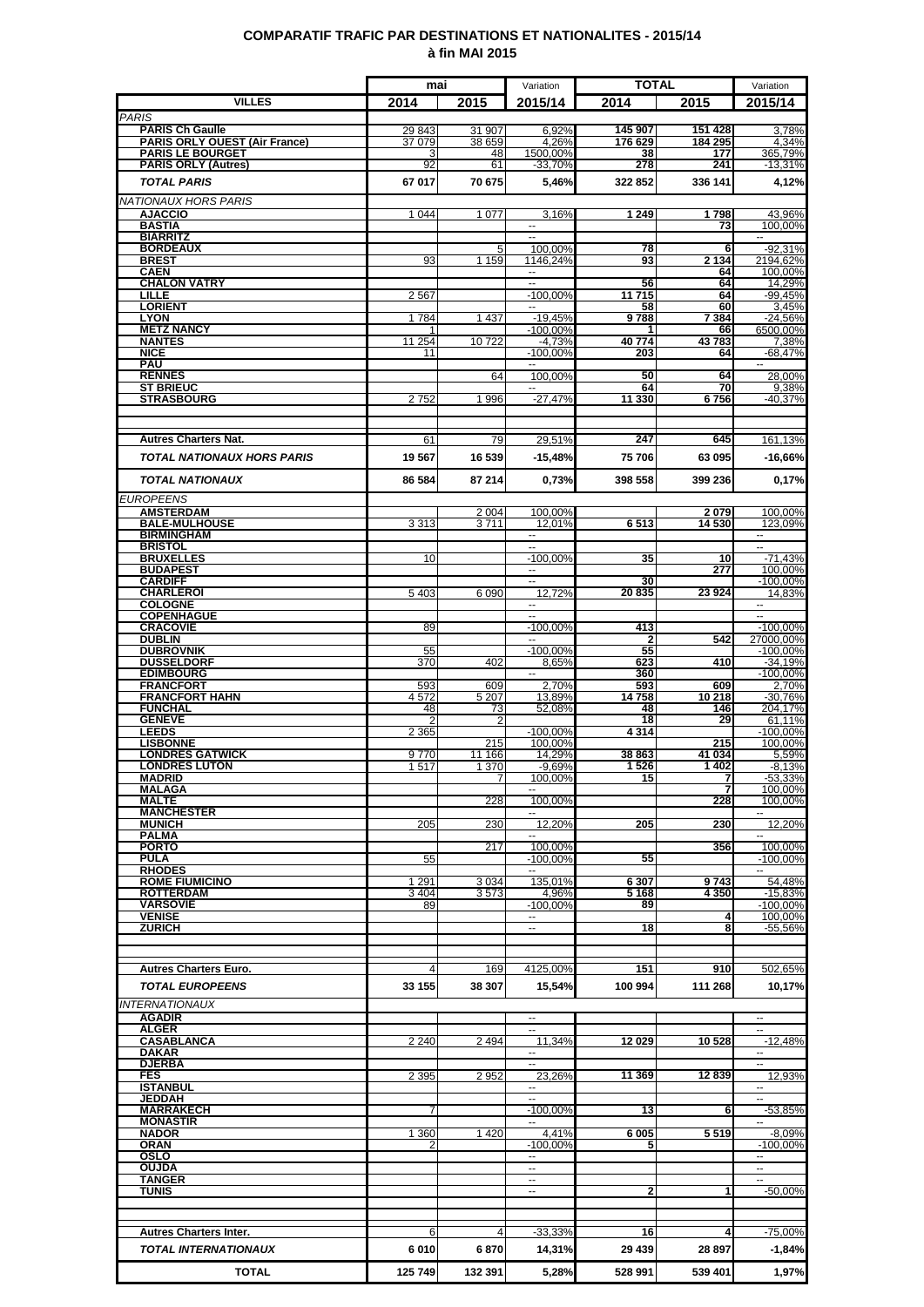#### **à fin MAI 2015 Comparatif Trafic Par Compagnies - 2015/14 Vols Réguliers et Non Réguliers**

|                                                            |         | mai     |                          | <b>TOTAL</b> |         |                          |
|------------------------------------------------------------|---------|---------|--------------------------|--------------|---------|--------------------------|
|                                                            |         |         | Variation                |              |         | Variation                |
|                                                            | 2014    | 2015    | 2015/14                  | 2014         | 2015    | 2015/14                  |
|                                                            |         |         |                          |              |         |                          |
| <b>REGULIERS</b>                                           |         |         |                          |              |         |                          |
| <b>AIR ALGERIE</b>                                         |         |         | ÷.                       |              |         | $\sim$                   |
| <b>AIR ARABIA MAROC</b>                                    | 5 9 9 5 | 6866    | 14,53%                   | 29 4 03      | 28 886  | $-1,76%$                 |
| <b>AIR FRANCE</b>                                          | 66 922  | 70 519  | 5,37%                    | 322 485      | 335 040 | 3,89%                    |
| <b>ALITALIA</b>                                            | 1 2 9 1 | 1636    | 26,72%                   | 6307         | 5741    | $-8,97%$                 |
| <b>BRUSSELS AIRLINES</b>                                   |         |         |                          |              |         | ٠.                       |
| <b>EASYJET</b>                                             | 11 287  | 13 934  | 23,45%                   | 40 379       | 46 406  | 14,93%                   |
| <b>EASYJET SWITZERLAND</b>                                 | 3 3 1 3 | 3711    | 12,01%                   | 6 5 0 9      | 14 530  | 123,23%                  |
| <b>EUROPE AIRPOST</b> (PAX EQUIPAGE)                       |         |         | $\sim$                   |              |         | $\sim$                   |
| <b>GERMANWINGS</b>                                         | 370     | 402     | 8.65%                    | 623          | 402     | $-35,47%$                |
| HOP!                                                       | 11 975  | 7 0 8 7 | $-40,82%$                | 53 747       | 33 150  | $-38,32%$                |
| <b>KLM ROYAL DUTCH AIRLINES</b>                            |         | 2 0 0 4 | 100,00%                  |              | 2 0 0 4 | 100,00%                  |
| <b>LUFTHANSA</b>                                           | 798     | 839     | 5,14%                    | 798          | 839     | 5,14%                    |
| <b>NORWEGIAN</b>                                           |         |         | $\overline{\phantom{a}}$ |              |         | $\overline{\phantom{a}}$ |
| <b>ROYAL AIR MAROC</b>                                     |         |         |                          |              |         |                          |
| <b>RYANAIR</b>                                             |         |         |                          |              |         |                          |
|                                                            | 12 340  | 11 297  | $-8,45%$                 | 39 907       | 34 142  | $-14,45%$                |
| <b>SCANDINAVIAN AIRLINES SYSTEM</b>                        |         |         |                          |              |         | ۰.                       |
| <b>TRANSAVIA</b>                                           | 3 4 0 4 | 3573    | 4,96%                    | 5 1 6 8      | 4 3 2 6 | $-16,29%$                |
| <b>VOLOTEA</b>                                             | 7 2 1 4 | 9 0 9 8 | 26,12%                   | 20745        | 28 236  | 36,11%                   |
|                                                            |         |         |                          |              |         |                          |
|                                                            |         |         |                          |              |         |                          |
| <b>NON REGULIERS</b>                                       |         |         |                          |              |         |                          |
| <b>AIGLE AZUR</b>                                          | 75      |         | $-100,00%$               | 75           |         | $-100,00%$               |
| <b>AIR ALGERIE</b><br><b>AIR ARABIA MAROC</b>              |         |         | 4<br>н.                  |              |         | ٠.<br>۰.                 |
| <b>AIR CORSICA</b>                                         |         |         | ٠.                       |              |         | ٠.                       |
| <b>AIR EUROPA</b>                                          |         |         | $\overline{\phantom{a}}$ |              |         |                          |
| <b>AIR FRANCE</b>                                          |         |         |                          | 47           | 156     | 231,91%                  |
| <b>AIR MEDITERRANEE</b>                                    | 178     | 505     | 183,71%                  | 178          | 505     | 183,71%                  |
| <b>AIR NOSTRUM</b>                                         |         |         |                          |              |         |                          |
| <b>AIR VALLEE</b>                                          |         |         | ٠.                       |              |         | ٠.                       |
| <b>AIRLINAIR</b>                                           |         |         | $\overline{\phantom{a}}$ |              |         | $\overline{\phantom{a}}$ |
| <b>ALITALIA</b><br><b>ATLANTIQUE AIR ASSISTANCE</b>        |         |         | н.                       | 30           |         | $-100,00%$               |
| <b>AVIATION DEFENSE SERVICE</b>                            |         |         | $\overline{\phantom{a}}$ | 74           | 17      | $-77,03%$                |
| <b>BRIT AIR</b>                                            |         |         |                          |              |         | н.                       |
| <b>BRUSSELS AIRLINES</b>                                   |         |         | $\overline{\phantom{a}}$ |              |         | $\overline{\phantom{a}}$ |
| <b>DENIM AIR</b>                                           |         |         |                          |              |         |                          |
| <b>EASTERN AIRWAYS</b>                                     |         |         | ٠.                       | 2            | 70      | 3400,00%                 |
| <b>EASYJET</b><br><b>EASYJET SWITZERLAND</b>               |         |         | $\sim$                   |              |         | 100,00%                  |
| <b>EUROPE AIRPOST</b>                                      |         | 78      | 100,00%                  |              | 157     | 100,00%                  |
| <b>GERMANWINGS</b>                                         |         |         |                          |              |         |                          |
| HOP!                                                       | 179     | 152     | $-15,08%$                | 572          | 674     | 17,83%                   |
| <b>KLM ROYAL DUTCH AIRLINES</b>                            |         |         | ۰.                       |              | 71      | 100,00%                  |
| <b>LUFTHANSA</b>                                           |         |         | ÷.                       |              |         | ۰.                       |
| NETJETS TRANSPORTES AEREOS                                 | 10      | 22      | 120,00%                  | 23           | 74      | 221,74%                  |
| <b>NORWEGIAN</b>                                           |         |         |                          |              |         |                          |
| PAN EUROPEAN AIR SERVICE<br><b>REGIONAL Cie Européenne</b> |         |         | ٠.<br>н.                 |              |         | --<br>$\ddotsc$          |
| <b>ROYAL AIR MAROC</b>                                     |         |         | ÷.                       |              |         | ä,                       |
| <b>RYANAIR</b>                                             |         |         | ÷.                       | 360          | 855     | 137,50%                  |
| <b>SATA INTERNACIONAL</b>                                  |         |         |                          |              |         |                          |
| <b>SCANDINAVIAN AIRLINES SYSTEM</b>                        |         |         | $\overline{\phantom{a}}$ |              |         | ۰.                       |
| <b>SKY BRIDGE AIR</b>                                      |         |         |                          |              |         |                          |
| <b>SUN AIR OF SCANDINAVIA</b>                              | 55      | 64      | 16,36%                   | 486          | 319     | $-34,36%$                |
| <b>TRANSAVIA</b><br><b>TRAVEL SERVICE AIRLINES</b>         |         |         | $\overline{\phantom{a}}$ |              | 73      | 100,00%                  |
| TUNISAIR                                                   |         |         |                          |              |         |                          |
| TWIN JET                                                   |         |         |                          |              |         | 100,00%                  |
| <b>VIP WINGS</b>                                           |         |         |                          |              |         | ÷                        |
| <b>VLM AIRLINES</b>                                        |         |         | ۰.                       |              |         | ۰.                       |
| <b>VOLOTEA</b>                                             | 149     | 127     | $-14,77%$                | 149          | 156     | 4,70%                    |
| <b>XL AIRWAYS</b>                                          |         |         |                          |              | 286     | 100,00%                  |
|                                                            |         |         |                          |              |         |                          |
|                                                            |         |         |                          |              |         |                          |
|                                                            |         |         |                          |              |         |                          |
| <b>Autres Compagnies</b>                                   | 194     | 477     | 145,88%                  | 924          | 2 2 7 7 | 146,43%                  |
|                                                            |         |         |                          |              |         |                          |
| <b>TOTAL REGULIERS</b>                                     | 124 909 | 130 966 | 4,85%                    | 526 071      |         | 1,45%                    |
|                                                            |         |         |                          |              | 533 702 |                          |
|                                                            |         |         |                          |              |         |                          |
| TOTAL NON REGULIERS                                        | 840     | 1425    | 69,64%                   | 2920         | 5 6 9 9 | 95,17%                   |
|                                                            |         |         |                          |              |         |                          |
| <b>TOTAL GENERAL</b>                                       | 125 749 | 132 391 | 5,28%                    | 528 991      | 539 401 | 1,97%                    |
|                                                            |         |         |                          |              |         |                          |

*COMPAGNIES AYANT DES VOLS REGULIERS ET NON REGULIERS*

| TOTAL AIR ALGERIE                  |         |         | --        |         |          | --        |
|------------------------------------|---------|---------|-----------|---------|----------|-----------|
| TOTAL AIR ARABIA MAROC             | 5995    | 6866    | 14.53%    | 29 4 03 | 28 8 8 6 | $-1,76%$  |
| <b>TOTAL AIR FRANCE</b>            | 66 922  | 70 519  | 5.37%     | 322 532 | 335 196  | 3,93%     |
| <b>TOTAL ALITALIA</b>              | 1 2 9 1 | 1 636   | 26,72%    | 6 3 0 7 | 5741     | $-8,97%$  |
| TOTAL BRUSSELS AIRLINES            |         |         | --        |         |          | --        |
| <b>TOTAL EASYJET</b>               | 11 287  | 13 934  | 23,45%    | 40 379  | 46 408   | 14,93%    |
| TOTAL EASYJET SWITZERLAND          | 3 3 1 3 | 3711    | 12.01%    | 6 509   | 14 530   | 123,23%   |
| <b>TOTAL GERMANWINGS</b>           | 370     | 402     | 8,65%     | 623     | 402      | $-35,47%$ |
| <b>TOTAL HOP!</b>                  | 12 154  | 7 2 3 9 | $-40.44%$ | 54 319  | 33 824   | $-37.73%$ |
| TOTAL KLM ROYAL DUTCH AIRLINES     |         | 2 0 0 4 | 100.00%   |         | 2075     | 100,00%   |
| <b>TOTAL LUFTHANSA</b>             | 798     | 839     | 5.14%     | 798     | 839      | 5,14%     |
| <b>TOTAL NORWEGIAN</b>             |         |         | --        |         |          | --        |
| TOTAL ROYAL AIR MAROC              |         |         | --        |         |          | --        |
| <b>TOTAL RYANAIR</b>               | 12 340  | 11 297  | $-8.45%$  | 40 267  | 34 997   | $-13,09%$ |
| TOTAL SCANDINAVIAN AIRLINES SYSTEM |         |         | ۰.        |         |          | --        |
| <b>TOTAL TRANSAVIA</b>             | 3 4 0 4 | 3 5 7 3 | 4.96%     | 5 1 6 8 | 4 3 2 6  | $-16,29%$ |
| <b>TOTAL VOLOTEA</b>               | 7 3 6 3 | 9 2 2 5 | 25,29%    | 20894   | 28 3 9 2 | 35,89%    |
|                                    |         |         |           |         |          |           |